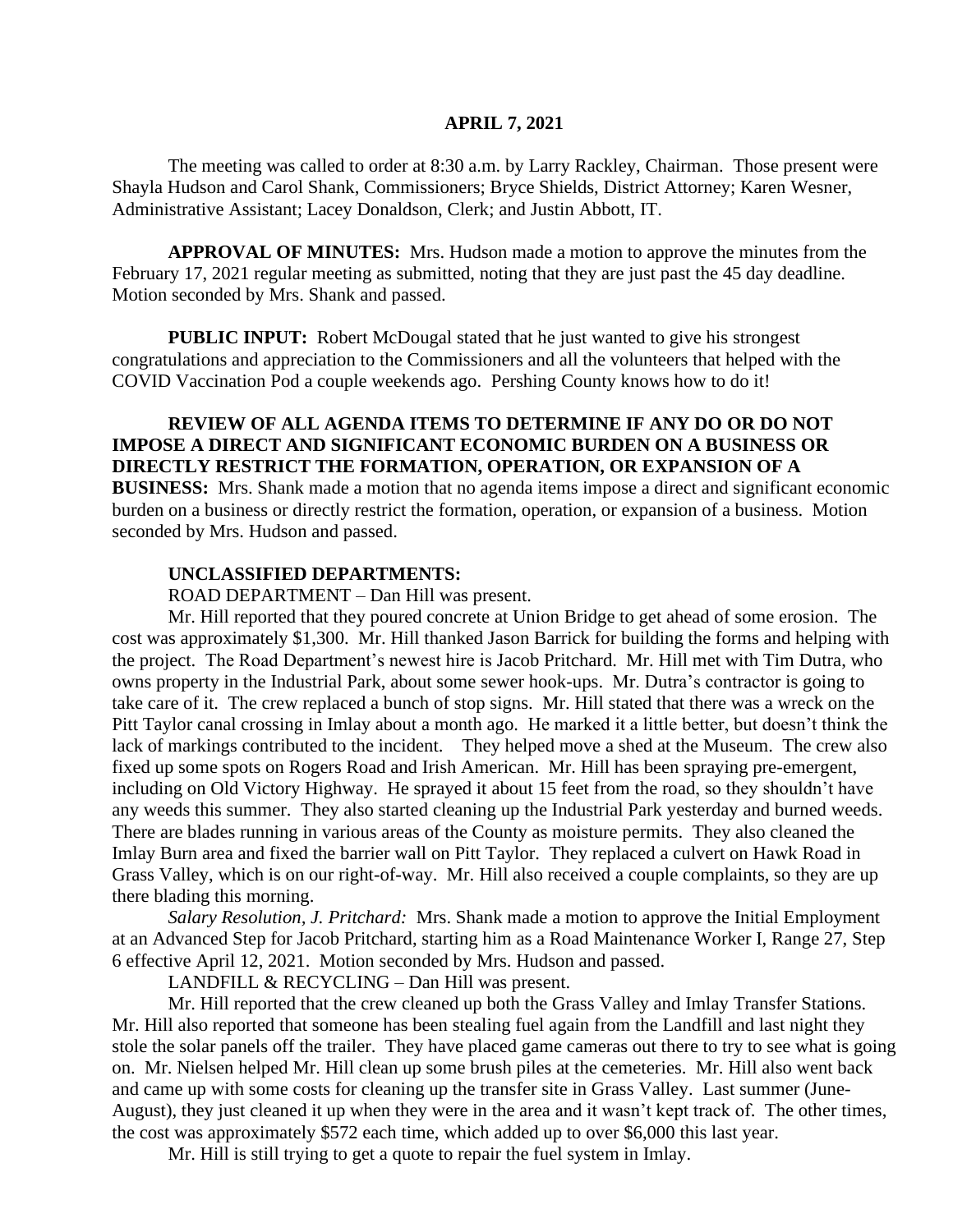# SENIOR CENTER / VOLUNTEER COORDINATOR – Crystal Dahilig was present.

Ms. Dahilig stated that they have been open since March 18<sup>th</sup>. The numbers are still low, but they did have 34 yesterday. They will be holding interviews for the Administration position tomorrow. Ms. Dahilig has been working with Mr. Rackley on the grants. Ms. Dahilig also reported that the cook does not want to continue with the once a month breakfast at this time, but Ms. Dahilig will work on getting it back on the schedule this summer.

Mrs. Shank had previously asked how many clients live in the City and how many live outside the City limits. Ms. Dahilig stated that she believes only 8 or so come from outside the City limits.

Ms. Dahilig also reported that someone backed into the fence at the Center, but it was not caught on camera.

*Approval of Title III-C Nutrition Grant in the amount of \$6,929.94 for supplies and \$10,621.85 for equipment for a total of \$17,551.94 with a 15% match in the amount of \$2,633.00 to be paid by the Senior Gift Fund:* Ms. Dahilig and Mr. Rackley gave an overview of this grant. It will cover the cost to replace the freezer condenser and some other kitchen supplies.

Mrs. Hudson made a motion to approve the Title III-C Nutrition Grant in the amount of \$6,929.94 for supplies and \$10,621.85 for equipment for a total of \$17,551.94 with a 15% match in the amount of \$2,633.00 to be paid out of the Senior Gift Fund. Motion seconded by Mrs. Shank and passed.

Ms. Dahilig stated that the Bingo machine has been fixed.

BUILDINGS AND GROUNDS – John Handka was present.

Mr. Handka stated that they have also been helping over at the Museum with clean-up and are prepping to pour a concrete pad. They are also in the process of getting all the water systems up and running and fertilizing the grass. They are also spraying weeds. Mr. Handka has been speaking with the contractors about the swimming pool repairs. The windows for Justice Court will be delivered the first or second week in May.

Mrs. Shank asked if they have received any applications for the open positions. Mr. Handka has not received any.

*Linda Whyte, Frontier Days request to use Courthouse Park August 6, 7, & 8, 2021:* Mrs. Shank guessed this would be tentative based on what is allowed by those dates. Daniel Shaughnessy was present on behalf of Frontier Days. Mr. Rackley stated that May 1<sup>st</sup> is the target date for the State to hand back over control to the counties.

Mrs. Shank made a motion to approve the request from Frontier Days to use the Courthouse Park August 6-8, 2021, with the stipulation that they comply with whatever is in place at that time regarding pandemic mitigation. Motion seconded by Mrs. Hudson and passed.

Mrs. Hudson asked that Mr. Handka thank Myron McKinney for taking care of the Community Center.

GRASS VALLEY FIRE – Sean Burke was on the Zoom call, but had nothing new to report. Mr. Burke stated that everything is going well. He is waiting for things to solidify with the Emergency Services working group.

GRASS VALLEY ADVISORY BOARD – Mr. Burke (on Zoom) stated that the Board met on Monday. This was their first meeting in about 5 months. He thanked Mr. Rackley for coming. They set dates for some activities this summer. They will be having a Town Hall on June  $26<sup>th</sup>$  and will be doing Turkey Bingo in November.

LOVELOCK FIRE & AMBULANCE DEPARTMENTS – Chief Wilcox was present, and Marti Nolan was on Zoom.

Chief Wilcox reported that in the last 18 days they've had 22 ambulance calls, 3 Reno transfers, and 3 fire calls. The Department currently has 22 firemen/EMTs, of which 4 are Advanced EMTs, 2 are EMTs awaiting their State Licensing; 2 are drivers-only and 3 are on medical leave. Every third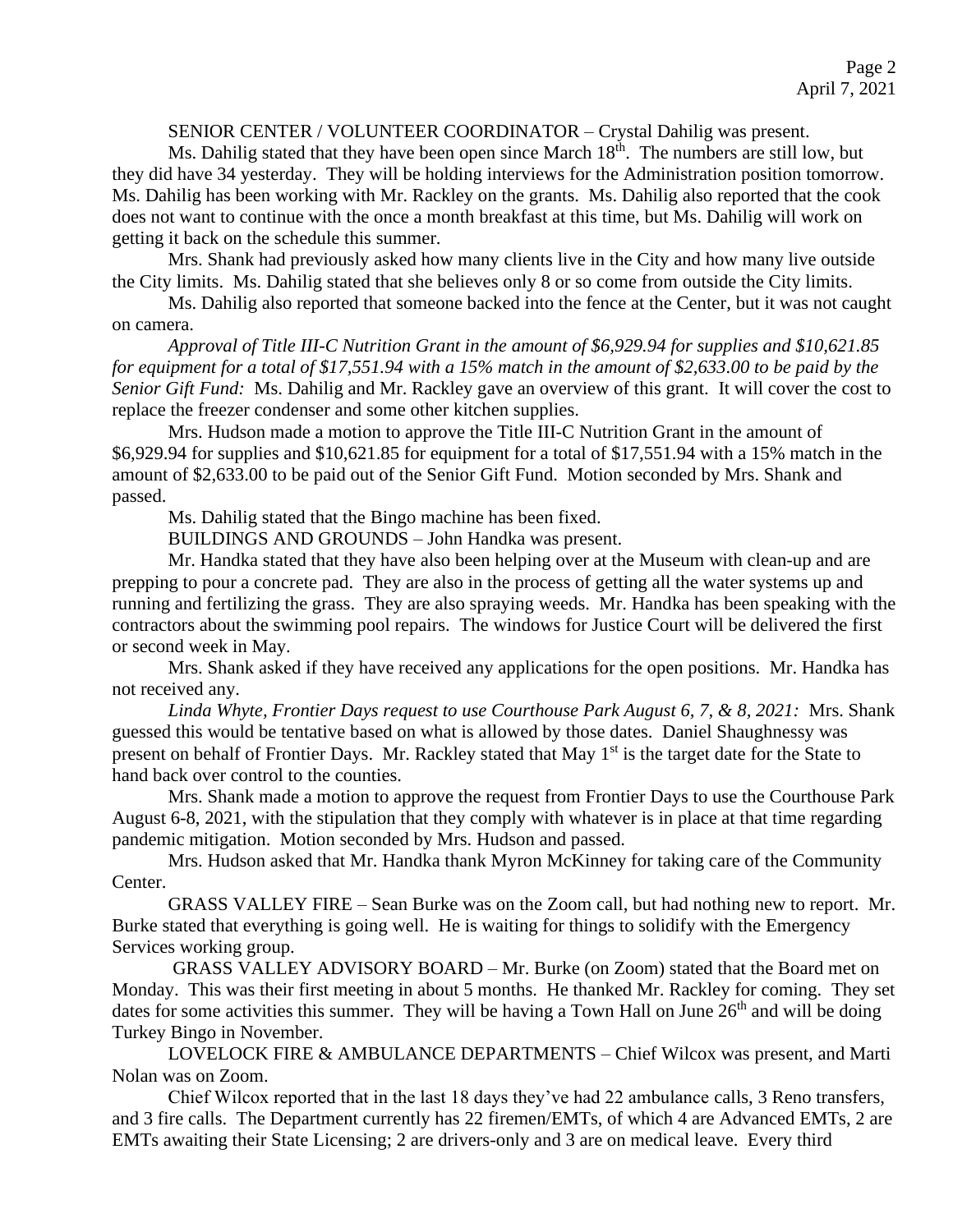Tuesday they are doing their Continuing Education Training. Mrs. Nolan stated that there will be an EMR (Emergency Medical Response) class in Rye Patch.

Regarding the fire side, Chief Wilcox stated that three-quarters of the membership have their F Endorsement. 5 firefighters have their Firefighter I Endorsement. All members' physicals are up to date and all the equipment is in good shape. The brush truck was taken out of service temporarily as the speedometer wasn't working. Firefighter I/II study classes are being held on Mondays and Thursdays and the practicals are being done on the fourth Tuesdays. All the paperwork for the fire billing is being done. Chief Wilcox has been working with Mr. Heidemann on the Fire Inspections and the information has been given to the Planning and Building Department.

Mike Heidemann was also present. Mr. Heidemann spoke about the Fire Inspection Program. There are 33 brick and mortar businesses in the County. Mr. Heidemann and Chief Wilcox have also been preparing for the ISO rating assessment. Mr. Heidemann also spoke about their frustration with NFIRS (National Fire Incident Reporting System). They put a new system in Nationwide and it is down quite often. Mr. Burke stated that NFIRS is not currently usable. He hasn't been able to input any information since last October. Mr. Heidemann stated that he did submit an AFG (Assistance to Firefighters Grant) grant for SCBAs (Self-contained Breathing Apparatus), which he believes will be awarded sometime in the third quarter. He also noted that the two POOL/PACT grants have been closed out and both departments have their equipment.

Mrs. Shank stated that the Imlay Fire Department also needs a deck gun monitor. She asked that Mr. Heidemann submit a funding request with POOL/PACT. Mr. Heidemann stated he would, if he could get information from the Imlay Fire Chief. Mrs. Shank asked that Mr. Heidemann just do it, as it would be the same item that we purchased through POOL/PACT last time. Chief Wilcox stated that he would work on setting up a Chief's meeting.

Mrs. Childs told Mr. Heidemann that she needs a copy of the AFG grant for the SCBAs. She also asked about the amendment to the other AFG grant for Chief Wilcox's books. Mr. Heidemann is working on it.

COOPERATIVE EXTENSION – Colby Burke was present.

Mrs. Burke reported that there are currently 16 clubs up and running. The Dog Training club will be starting May 23<sup>rd</sup>. There is also going to be an Adult Self Defense class offered. Mrs. Burke would like to have a livestock exhibit during Frontier Days, similar to what they do at the Tri-County Fair.

**BID AWARD:** PERSHING COUNTY MAGNESIUM CHLORIDE BID FOR THE PERSHING COUNTY ROAD DEPARTMENT – Two bids were received and opened on Tuesday, April 6, 2021 by Commissioner Rackley and Mr. Hill. The bids received are as follows:

| Dustbusters Enterprises, Inc. | \$124,410.00 |
|-------------------------------|--------------|
| Enviro Tech Services, Inc.    | \$125,194.69 |

Mr. Hill stated that he has worked with both companies and they both do a good job.

Mrs. Shank made a motion to award the Magnesium Chloride Bid to Dustbusters Enterprises, Inc. in the amount of \$124,410.00, being the most responsive and responsible bidder. Motion seconded by Mrs. Hudson and passed.

## **UNCLASSIFIED DEPARTMENTS, CONT.D:**

ECONOMIC DEVELOPMENT – Heidi Lusby-Angvick was present. Tom Adams, founder and distiller at Seven Troughs Distilling, was also present.

*Letter of Intent to purchase from Pershing County property located at 925 Cornell Avenue and 950 Dartmouth Avenue by Tom Adams, Seven Troughs Distilling:* Mrs. Lusby-Angvick stated that she has been working with Mr. Adams since 2019. Mr. Adams gave a brief background of his business.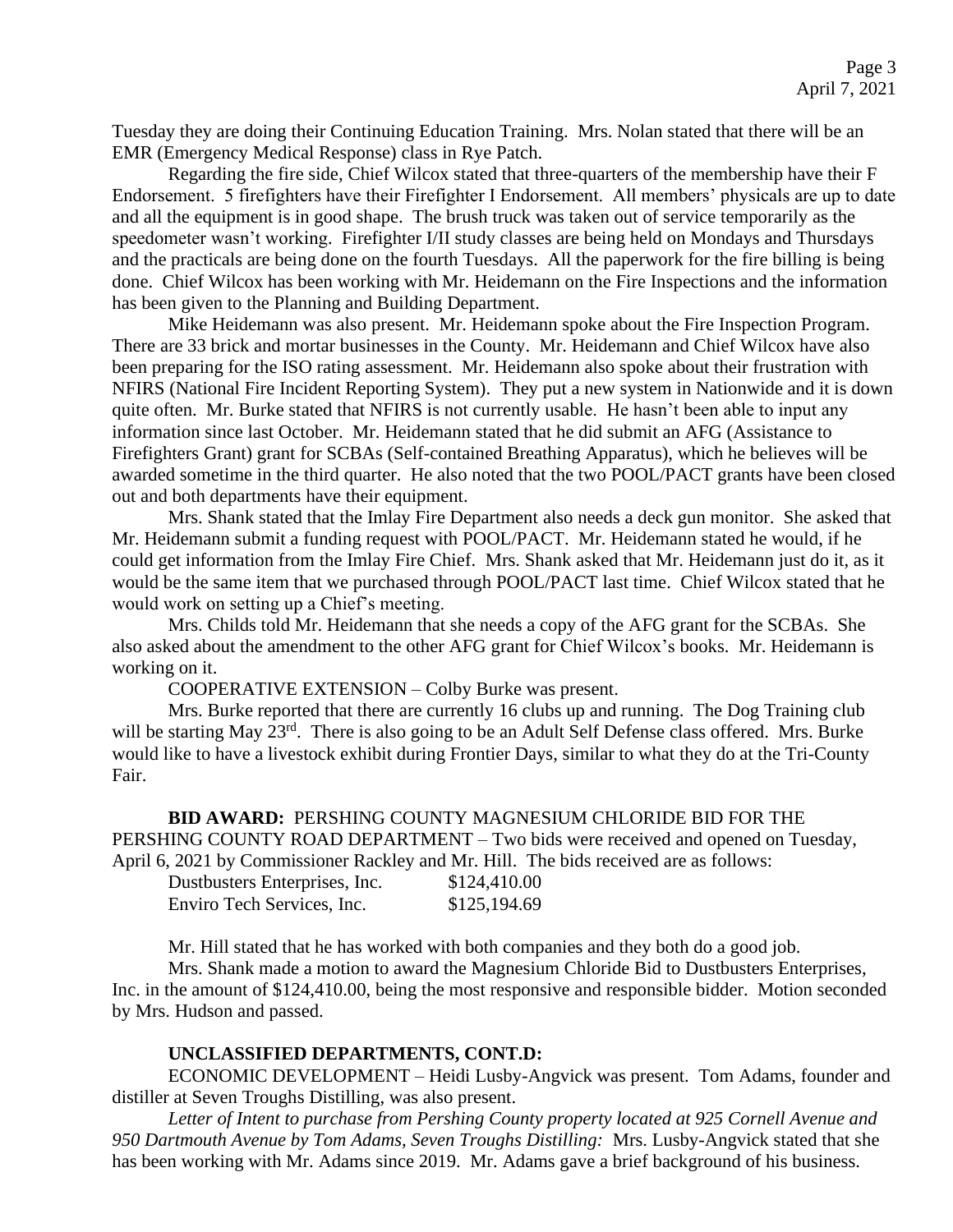Seven Troughs Distilling has been in business since 2012 and they were the first licensed distillery in the Great Basin since 1877. They make Whiskey, Vodka and Gin. Mr. Adams stated that they have looked at several different sites in Lovelock. This location is prime due to the access to fire suppression. It also already has infrastructure, which they intend to renovate into a modern production distillery. The current plans are for a 65,000 gallon-per-year distillery. In full production they would employ 8-12 fulltime workers, plus several part-time workers. They would also consume in-excess of 1,000 tons of Lovelock grown grain per year. Mr. Adams also stated that they are a tourist based business and feels they would certainly attract a number of tourists to the area. He also added that they are a family owned business, not a corporation and they intend to keep it that way.

Mr. Rackley asked if they had looked at other locations. Mr. Adams stated that they have looked at several. Mrs. Lusby-Angvick stated that they have spoken to Rusty Kiel, Manager of the Lovelock Meadows Water District, several times and they feel this is the best location to provide the necessary fire suppression. The lot size also meets their requirements. Mr. Rackley stated that there is a conflict, as the County purchased the property to expand the Law Enforcement Center.

Chief Wilcox also attended a meeting with Seven Troughs in regard to fire suppression. He stated that the plans that they have are definitely something you would want in your community.

Mrs. Shank asked, if approved, what their timeframe looks like. Mr. Adams stated that they are in fundraising mode right now; however, they do have the funds available to purchase the property now, assuming we can come to terms on the price. As soon as the sale closes, they would begin rehabilitation and within 8 or 9 months, completely change the curb appeal of the building. Mrs. Shank stated that it would definitely be a benefit to the community.

Mrs. Shank asked where the County was at with the purchase of the property by the church. Mr. Shields stated that Title Insurance has been obtained and we should have the deed signed on Friday. Mrs. Shank stated that if this is agreed to, the County would have to shift design to the existing footprint and that additional property. She also stated that, if the County agreed to sell, she wouldn't be looking to make a profit, but for the County to be made whole. Mr. Adams stated that is what they expect.

Mrs. Lusby-Angvick stated that this is a tourist based business, which is exactly what the community has been striving for. We want people coming off the highway and across the train tracks. Mr. Adams stated that before COVID, they had the benefit of thousands of tourists, and they don't expect any less here.

Mrs. Shank agreed that this business would be a great anchor to bring other businesses to the area. She stated that her only other concern is that the building doesn't sit vacant for a long period of time and no development occurs. Mrs. Hudson agreed as she has had to look at this eyesore from the window of her business for years.

Mr. Rackley stated that the County is currently in the process of working with an architect to design the new detention facility. The current concept will not fit on the existing footprint, even with the addition of the property on the other side. This conflict would have to be resolved and he isn't looking at doing that today.

Mrs. Shank feels that the existing property will work with a different plan. A two-story building could be looked at. Mrs. Hudson agreed. Mrs. Shank stated that she would hate to hinder economic development in our community when we have worked so hard to get it. Mr. Rackley agreed; however, the property was up for public bid and the County is the only one that participated. Mrs. Hudson stated that it was her understanding when the County purchased the property that they all knew Seven Troughs was interested, and if they wanted it, it could be made available. Mrs. Hudson also stated that the County can't afford to build a new jail at this time anyway. Mrs. Shank thinks that when Mr. Rackley meets with the architects tomorrow, they need to be told to shift gears and look at a plan for the existing property. She also stated that the County doesn't have the funds for a \$12-15 million facility.

Mr. Shields stated that there are several factors in play, including both the County and Seven Troughs obtaining the necessary financing. Both the County and Seven Troughs have a great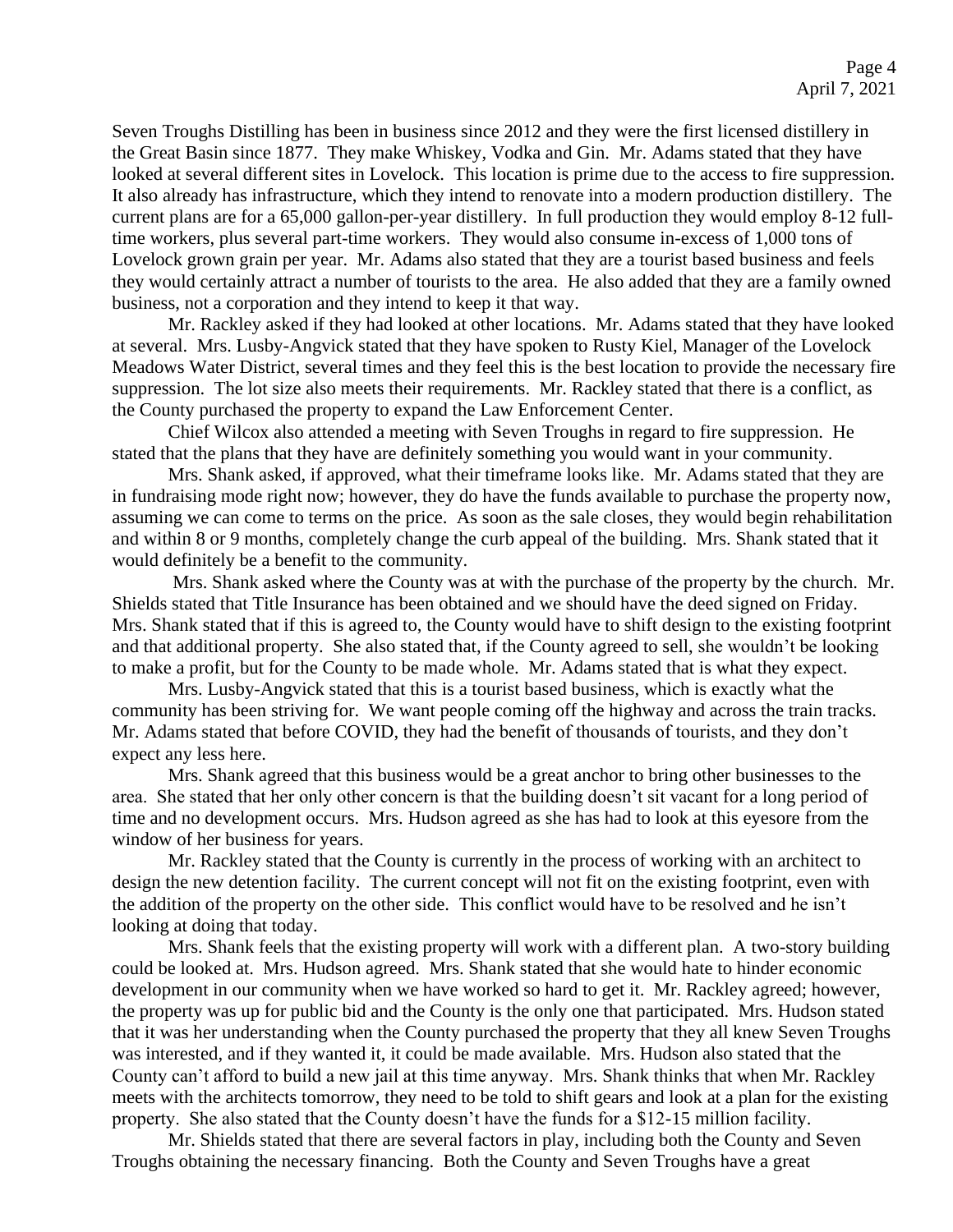opportunity here. Mr. Shields suggested entering into an "Intent Agreement" to purchase the property contingent on those variables. In the meantime, the architect can present two rough proposals for the Law Enforcement Center, one to include the Windmill property and one with the just the existing property across the street. Mrs. Shank would also like the agreement to include timely development of the property.

City of Lovelock Mayor, Michael Giles stated that when he first saw Seven Troughs' plan, he thought it was something that could help our community. Lovelock has a very small footprint for business opportunities. This is the opportunity to bring people to the other side of the tracks that we have been looking for. This would also help local farmers. Mayor Giles stated that Seven Troughs Distilling belongs in Pershing County.

Mrs. Shank made a motion to approve a Letter of Intent by Seven Troughs Distilling to purchase the property located at 925 Cornell and 950 Dartmouth, known as the Windmill property, and authorized the District Attorney to work out the details with Mr. Adams. Motion seconded by Mrs. Hudson. Mr. Rackley opposed. Motion carried.

IT DEPARTMENT – Justin Abbott was present.

Mr. Abbott reported that it has been a very busy few weeks. He has been working on replacing workstations in a couple departments. He has also been doing user on-boarding and off-boarding. He has attended some meetings with an Internet Service Provider that is working on coming into the area. They currently have a tower at Chevron and will be bringing fiber to that point and then using a new wireless technology. Mr. Abbott has also been working on internet upgrades at the Library, which have gone very well. The Fiber is live, and he is just waiting on a cable to go from the switch to the fire wall.

*Approval to establish a County email for Dave Skelton as Office of Emergency Management, handling IPAWS (Integrated Public Alert and Warning System):* Mr. Abbott would ask that Mr. Skelton sign a contract to abide by our IT Policies. Mr. Shields doesn't understand why Mr. Skelton would need a County email if he isn't a County employee. Mrs. Shank doesn't feel this is appropriate. Those emails should be routed to Emergency Management or the Sheriff's office. Mr. Rackley agreed.

**PROCLAMATIONS AND AWARDS:** RETIREMENT, LESLIE STEWARD – The Board presented Ms. Steward with a Certificate and a necklace honoring her many years of service to the Pershing County Sheriff's Office.

YEARS OF SERVICE, GALEN REESE; RETIREMENT, BETH AND GLEN REID – Although no one was present, Mr. Rackley acknowledged Galen Reese for 10 years of service to the Road Department; Beth Reid's retirement with 4.1 years in the Assessor's office; and Glen Reid's retirement with 12.6 years with the Sheriff's office.

NATIONAL COUNTY GOVERNMENT MONTH, APRIL 1, 2021, "COUNTIES MATTER" – Later in the morning, Mrs. Shank made a motion declaring April 2021 National County Government Month, "Counties Matter". Motion seconded by Mrs. Hudson and passed.

**PLANNING AND BUILDING / IMLAY WATER:** James Evans and Mark Hauenstein were present.

Mr. Evans gave the Board his monthly reports. There is a Planning Commission meeting tonight to consider a lot line adjustment. Mr. Evans also stated that his new employee is doing well and catching on quickly.

REVIEW AND POSSIBLE APPROVAL OF A PROPOSAL SUBMITTED BY STANTEC ENGINEERING TO PROVIDE MUNICIPAL PLANNING SERVICES FOR THE PERSHING COUNTY COMPREHENSIVE PLAN AND PERSHING COUNTY DEVELOPMENT CODE IN THE AMOUNT OF \$64,200.00 – Mrs. Shank made a motion to approve Stantec Engineering's proposal to provide Municipal Planning Services for the Pershing County Comprehensive Plan and the Pershing County Development Code in the amount of \$64,200.00. Motion seconded by Mrs. Hudson and passed.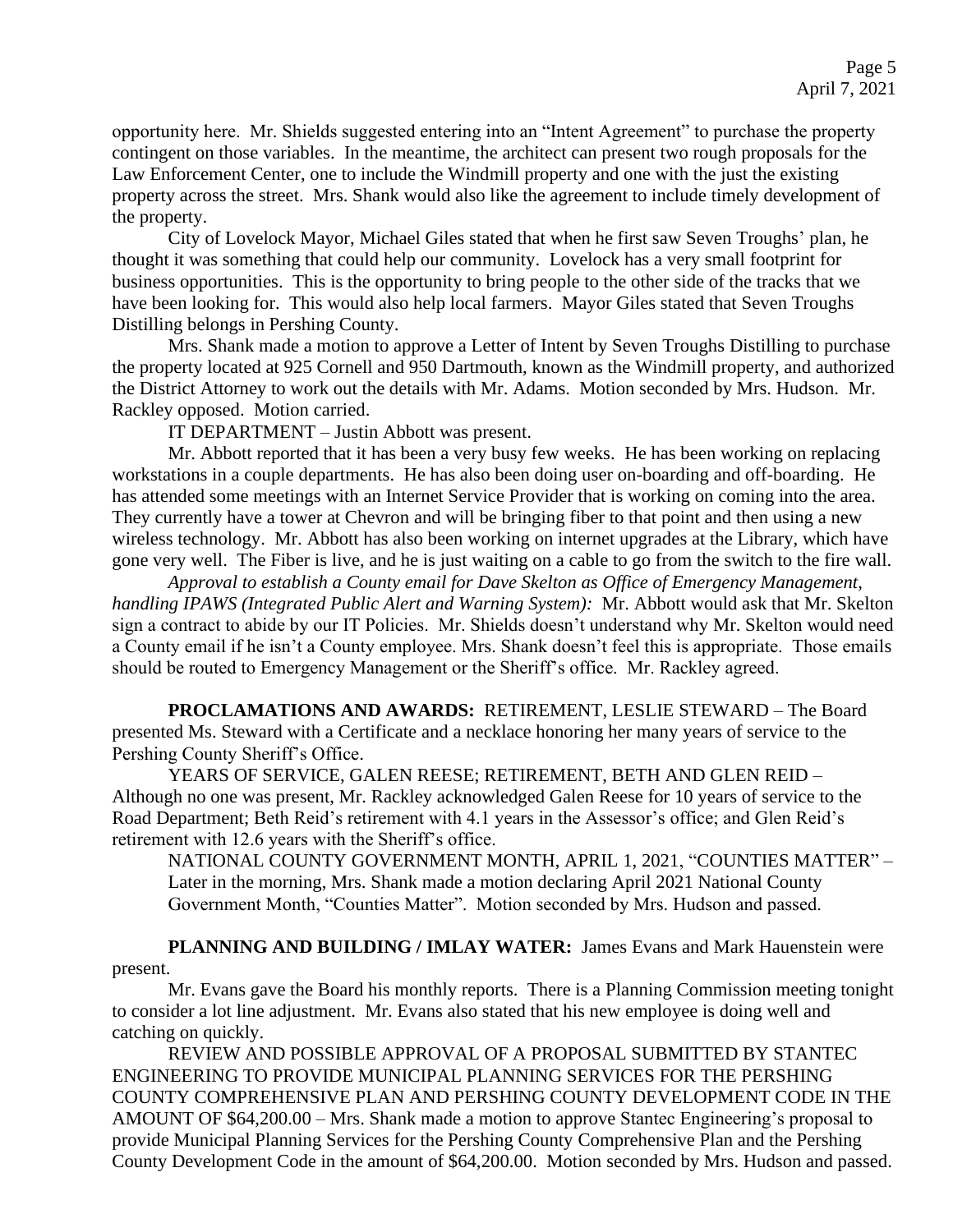Mrs. Childs asked to meet with Mr. Evans after the meeting to finalize the budget amount. CONTINUED REVIEW AND PRESENTATION OF INFORMATION FROM MARK HAUENSTEIN REFERENCE FROST LINE DEPTH AND SOILS INFORMATION FOR PERSHING COUNTY TO EITHER KEEP THE EXISTING 36" PRESCRIPTIVE FOOTING DEPTH OR MOVE TO CHANGE THE DEPTH TO 24" OR A COMBINATION OF DEPTHS DEPENDING ON THE OUTCOME OF DISCUSSIONS – Mr. Hauenstein stated that he tried contacting Mr. Campbell after the last meeting to obtain additional information regarding the project he claimed was held up for 3 months, but he never returned any calls.

Mr. Hauenstein is recommending that the Board adopt the 2018 code and as part of the adoption, change the frost depth to 24" below 5,000 and 36" above 5,000. The 2018 Building Code requires a Geotechnical soil report as part of the project design, or that a Geotechnical Engineer be onsite during excavation to determine the adequacy of the soils prior to setting the foundation.

The Board asked what the cost for a Geotech soil report is. Mr. Evans estimated \$2,000. The Board was concerned about this additional cost to a homeowner.

Bartt Campbell stated that the only county currently requiring a soil report is Washoe County. This would significantly increase the cost of a foundation. His cost would go up \$15,000. He also stated that it is almost impossible to get someone to come out here to do the report.

Mr. Shields suggested that the Board postpone making a decision until they have had time to review the information Mr. Hauenstein presented.

**BURNING MAN PROJECT:** REQUEST FOR EXTENSION OF THE FIRST INSTALLMENT PAYMENT DUE TO PERSHING COUNTY FOR SERVICES PROVIDED BY THE COUNTY FOR THE 2021 BURNING MAN EVENT UNTIL MAY 15, 2021, DUE TO THE COVID-19 RESTRICTIONS – Marnie Benson spoke via Zoom.

Ms. Benson stated that last April they canceled their 2020 event due to the Pandemic. Much more is known about the virus now and things are starting to open up. With cautious optimism they have been planning the 2021 event. The SRP (Special Recreation Permit) was submitted to the BLM (Bureau of Land Management). Under the current funding agreement, the first installment would be due to Pershing County on April 1st.

The Board did not have any questions or concerns about extending the due date.

Mrs. Shank made a motion to approve the one time extension on the first installment payment until May 15, 2021. Motion seconded by Mrs. Hudson and passed.

## **UNCLASSIFIED DEPARTMENTS, CONT.D:**

ECONOMIC DEVELOPMENT, CONT.D – Heidi Lusby-Angvick and Ted Bendure were present.

*Reorganization of the joint Economic Development and Community Center Board; Request to split the two boards / reduction in members for the Economic Development Board:* Mrs. Lusby-Angvick stated that she has scheduled two meetings the last month and did not have a quorum for either one.

Mrs. Shank stated that there are several other boards that need amendments, so she would suggest doing one Ordinance to make all those changes.

A new Ordinance needs to be introduced. There was discussion about reducing the board members from nine to five or seven members. Mrs. Lusby-Angvick would recommend seven, since they currently have 6 participating members. Mr. Shields will work on it for a first introduction.

In regard to removing the Community Center from PCEDA oversight, Mrs. Shank thinks the person selected as the Community Center Coordinator should just report to the Commission Liaison.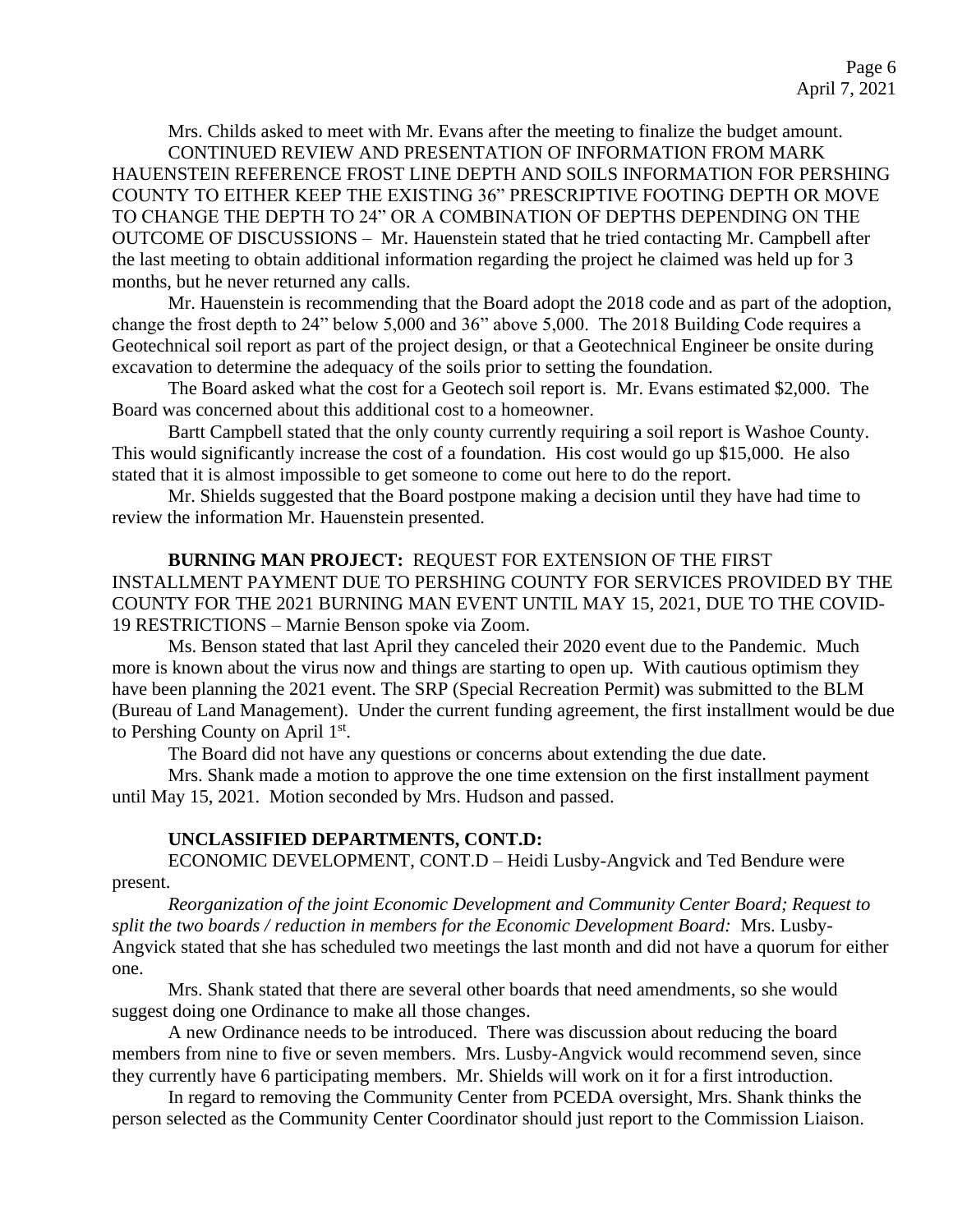*Update on I-80 Regional Development Authority / Letter of Support:* Mrs. Lusby-Angvick stated that at the City Council meeting last night, Kent Maher thought this was premature. He recommended the City wait until May. This will be moved to the Commission's May agenda as well.

*Brownfields grant project update:* Mrs. Lusby-Angvick reported that the Tolsa Warehouse and Processing Facility joined the project yesterday. She has also been working with Tim Dutra, as he is also in the Industrial Park. They have completed 19 assessments, with a target of 21. There are 3 more Phase I's planned or underway. They have also completed 12 Phase II assessments, with a target of 12, and an additional 4 pending. They are also working on the clean-up plans and the group will be discussing applying for the next round of funding.

*Review and adopt the PCEDA Strategic 2021-22 Work Plan:* There was no discussion.

**MUSEUM BOARD:** Board members Barb Rackley and Bonnie Skoglie were present. UPDATE ON CURRENT AND FUTURE PROJECTS AT THE MARZEN HOUSE MUSEUM; APPROVAL TO ACCEPT THE DONATION OF A 1930s RAILROAD HOUSE AND AN ICEHOUSE, AND APPROVAL OF BUILDINGS TO BE PLACED ON THE MUSEUM GROUNDS NOT TO EXCEED \$20,000.00 TO BE PAID FROM THE MUSEUM GIFT FUND – Mrs. Rackley and Mrs. Skoglie spoke about all the projects they have done and have in the works. The current board is super enthusiastic. They will not open at their usual time as they are doing some reorganizing, cleaning and painting. The blacksmith building that Coeur is moving down from Packard is on target and the pad will be poured by the County this month. Mr. Fisk has completely overhauled the Assay building.

Mrs. Skoglie found the house on Facebook. The owners have agreed to donate it to the Museum, but they would have to pay to move it here. It has four separate rooms and they plan on setting each one up with a different display. Mrs. Rackley stated that they are working on sending out donation request letters as well. Mrs. Rackley also stated that Frank Fisk has agreed to donate his family's icehouse.

Mrs. Rackley also spoke about increasing the hours the administrative staff works. They would like to be open 4 days a week for 10  $\frac{1}{2}$  months. The Museum also needs two new ADA toilets and the security cameras are not sufficient.

Mrs. Childs stated that there is no money left in the Building Fund for security cameras.

Mrs. Hudson made a motion to approve the change of use of the funds allocated for painting and windows to use for the transportation of the 1930s Railroad House and the Icehouse. Motion seconded by Mrs. Shank and passed.

#### **UCLASSIFIED DEPARTMENTS, CONT.D:**

COMMUNITY CENTER – *Appointment of David Skelton to be Acting Interim Community Center Coordinator until position is filled:* Mrs. Hudson stated that Mr. Skelton has volunteered, as he is on the PCEDA Board. Mrs. Shank asked if he was taking on more than just the coordination. Mrs. Hudson stated that he is supervising the custodian and checking the phones. Mrs. Lusby-Angvick is also providing support. Mrs. Childs stated that she needs a memo stating who is allowed to submit vouchers and sign them. Mr. Rackley would like Mrs. Childs to do it. Mrs. Lusby-Angvick still has the templates for all the vouchers. She will draw them up and Mrs. Childs will sign them.

Mr. Shields doesn't feel a contract is necessary. Mr. Skelton is not being paid or being reimbursed for his time.

Mrs. Hudson made a motion to appoint David Skelton as the Acting Interim Community Center Coordinator on a volunteer basis until the position has been filled. Motion seconded by Mrs. Shank. Mr. Abbott asked about access to the Community Center's email, calendar, etc. Mrs. Shank suggested giving access to Mrs. Lusby-Angvick instead, since she is a County employee.

Motion carried.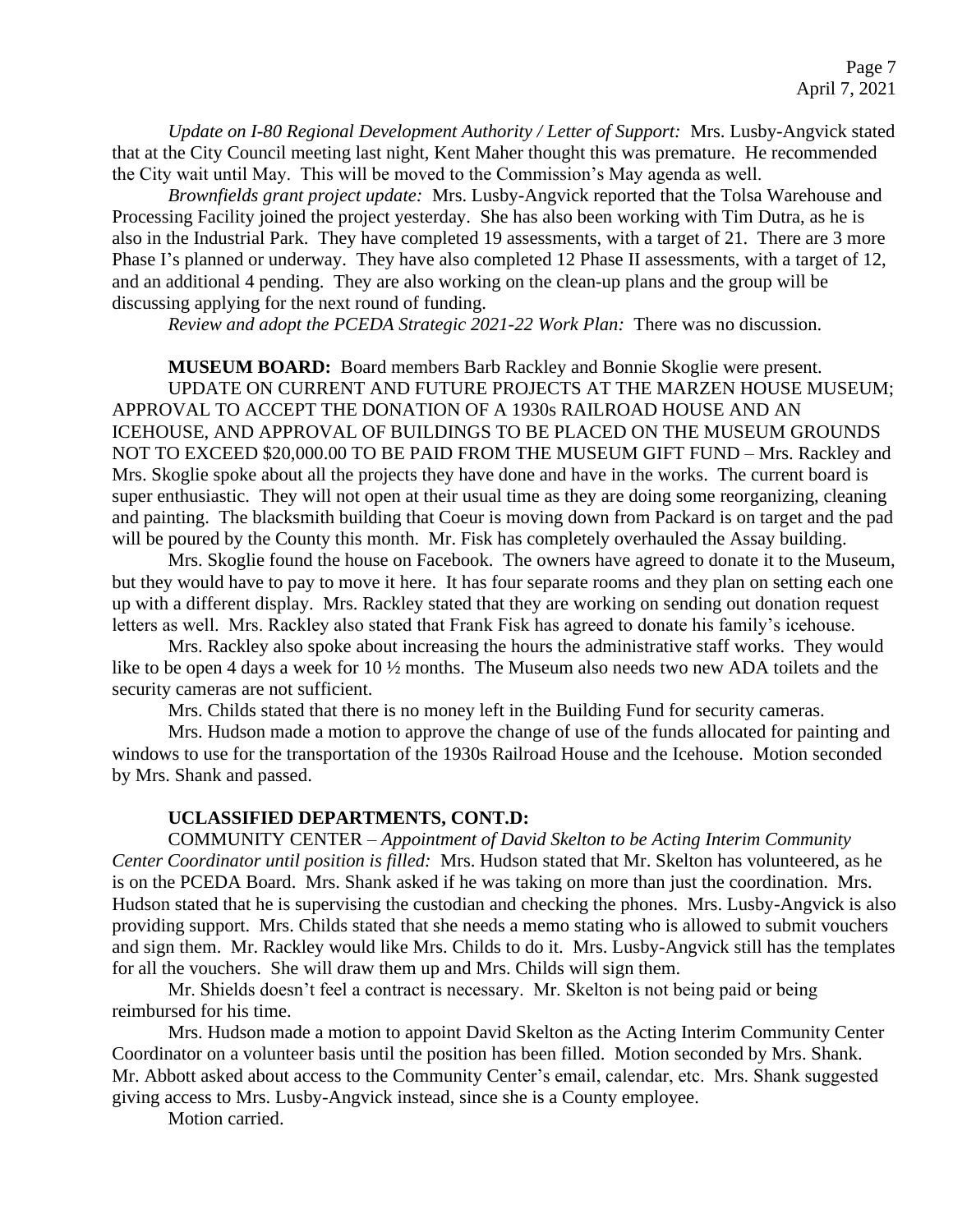*Update on applications received and request to extend the application period if no applications have been received:* No applications have been received. There was discussion in the budget workshops about combining this position with an Ambulance position and making it full time.

PUBLIC DEFENDER – Mr. Cochran submitted a written report.

CODE ENFORCEMENT – Mrs. Machado didn't have anything to report, but would like to know how often she should report to the Board. The Board felt quarterly was sufficient, unless something comes up.

Mr. Rackley stated he attended the City Council meeting last night and they have several addresses that need attention, but they don't have Code Enforcement. He suggested it be discussed at our next joint meeting.

## **ELECTED DEPARTMENTS:**

LACEY DONALDSON, CLERK-TREASURER – *Approval of Corrections/Changes to the Tax Roll:* Mrs. Shank made a motion to approve the corrections as submitted. Motion seconded by Mrs. Hudson and passed.

*Salary Resolution, P. Stewart:* Mrs. Shank made a motion to approve the Salary Resolution for Perri Stewart, Initial Employment at an Advanced Step, starting as an Administrative Clerk II, Range 26, Step 2 effective April 5, 2021. Motion seconded by Mrs. Hudson and passed.

*Credit Card increase to \$5,000.00 for James Evans, Planning & Building Department:* Mrs. Shank made a motion to approve the credit card increase to \$5,000 for James Evans. Motion seconded by Mrs. Hudson and passed.

RENE CHILDS, RECORDER-AUDITOR – Mrs. Childs gave the Board the Month-End reports.

LAURI BASSO-CERINI, ASSESSOR – Mrs. Basso-Cerini submitted a written report.

JERRY ALLEN, SHERIFF – Sheriff Allen reported that he currently has 0 inmates in custody. He will be deploying the electronic sign boards for the next COVID-19 Vaccination event at the Senior Center. There will be one at the Senior Center parking lot and one on Cornell. Mr. Rackley stated this event is a FEMA project and will be the single dose Janssen vaccine. The event is April 16<sup>th</sup>.

**CARES FUNDING:** APPROVAL TO PURCHASE THE "SHERIFF APP" NOTIFICATION APPLICATION FOR THE NOTIFICATION OF THE PUBLIC OF LAW ENFORCEMENT AND PUBLIC SAFETY NOTIFICATIONS IN THE AMOUNT OF \$18,270 – Sheriff Allen stated that he and Mr. Shields reviewed the application information and feel it is an appropriate use of CARES funding.

Mrs. Hudson made a motion to approve the purchase of the "Sheriff App" Notification Application for the notification of the public of Law Enforcement and Public Safety notifications in the amount of \$18,270.00, to be paid with CARES Funding, Commissary Funds, and Forfeiture funds. Motion seconded by Mrs. Shank and passed.

**UPDATE ON PROGRESS OF SITE LOCATION, DESIGN, FUNDING, AMENITIES AND CONSTRUCTION OF FUTURE LAW ENFORCEMENT CENTER:** There was no discussion about this item.

**DERBY FIELD AIRPORT:** No report was given.

**911 SURCHARGE COMMITTEE:** REQUEST FOR APPROVAL OF RECOMMENDATION TO THE COUNTY COMMISSIONERS TO FOLLOW THE LEGISLATIVE GUIDELINES AND MEET ANNUALLY – Mrs. Shank stated that this is one of the things that she suggested be included in a blanket board amendment. Mr. Shields stated that the requirement is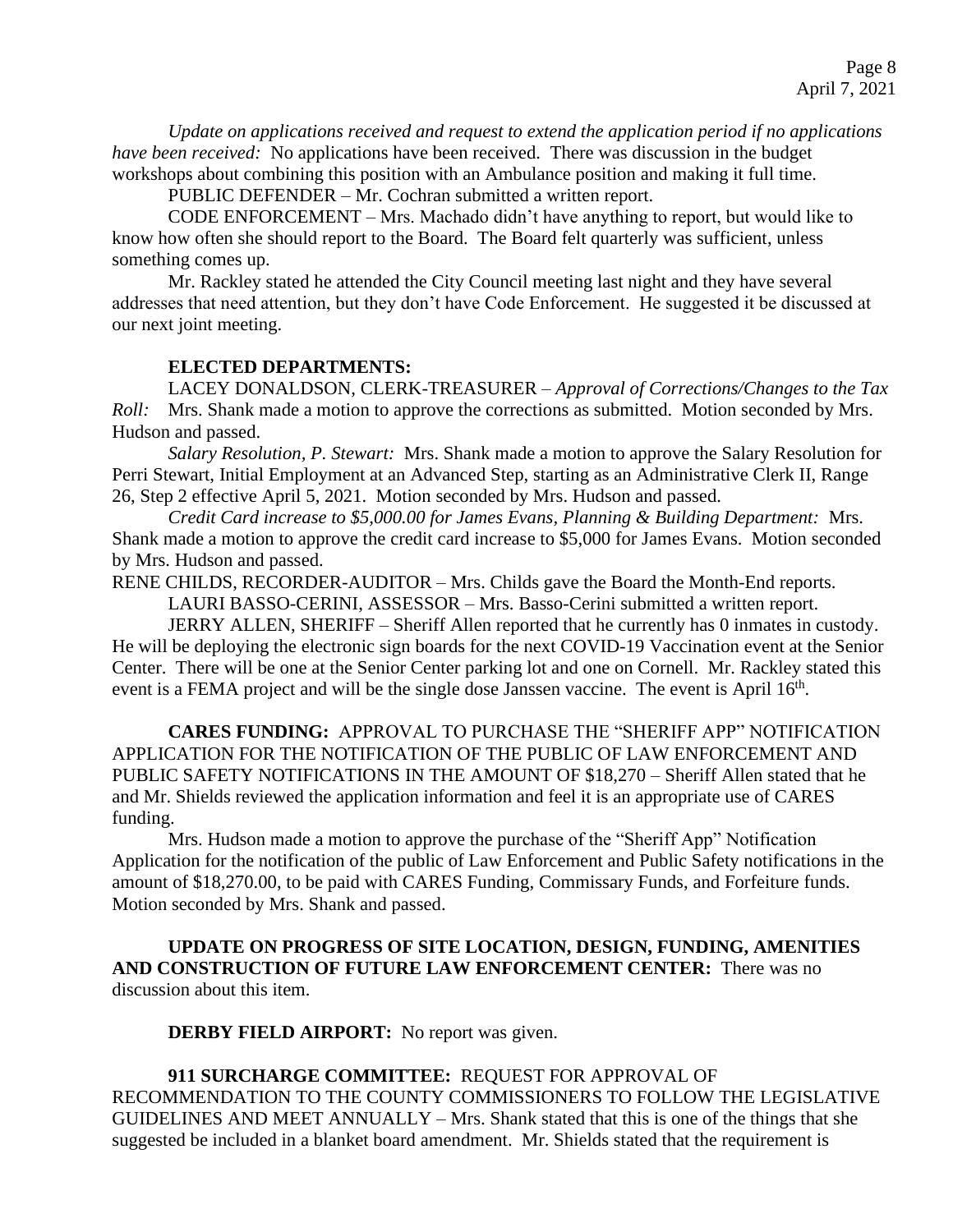currently quarterly. Mr. Shields did some research and there isn't another county that is only meeting once a year.

Mrs. Shank made a motion to leave the meeting requirement for the 911 Surcharge Committee as is. Motion seconded by Mrs. Hudson and passed.

**BOARD APPOINTMENTS/RESIGNATIONS:** WEED BOARD – A letter of Resignation was received from Bill Renfroe, as well as a letter of interest from Joe Gottschalk.

Mrs. Hudson made a motion to accept the resignation of Bill Renfroe from the Weed District Board and appoint Joe Gottschalk in his place. Motion seconded by Mrs. Shank and passed.

911 ADVISORY BOARD – A letter of interest was received from Thomas Bjerke.

Mrs. Shank made a motion to appoint Thomas Bjerke to the 911 Advisory Board. Motion seconded by Mrs. Hudson and passed.

**DIVISION OF WATER RESOURCES REQUEST TO LEVY A SPECIAL ASSESSMENT ON THE GROUNDWATER BASINS WITHIN PERSHING COUNTY FOR FISCAL YEAR JULY 1, 2021 TO JUNE 30, 2022:** HUALAPAI FLAT (024) \$631.87; BLACK ROCK DESERT (028) \$95.30; DESERT VALLEY (031) \$4.07; GRASS VALLEY (071) \$14,710.95; IMLAY AREA (072) \$7,410.49; DIXIE VALLEY (128) \$1,382.53; BUENA VISTA (129) \$5,945.42; BUFFALO VALLEY (131) \$1,246.11; LOVELOCK VALLEY (73 & 73a) \$11187.89 FOR A TOTAL OF \$42,614.63 – Mrs. Shank made a motion to approve the request by the Division of Water Resources to levy a special assessment on the Groundwater Basins within Pershing County for Fiscal Year July 1, 2021 to June 30, 2022 as presented. Motion seconded by Mrs. Hudson and passed.

**UPDATE ON 2021 LEGISLATIVE MATTERS:** DISCUSSION REGARDING BILL DRAFT RELATING TO INNOVATION ZONES AND SB10 RELATING TO THE CALCULATION OF THE AMOUNT OF CERTAIN PARTIAL ABATEMENTS OF PROPERTY TAXES – Mrs. Shank made a motion to send a letter opposing Innovation Zones and in support of SB10, relating to the calculation of certain partial abatements of property taxes. Motion seconded by Mrs. Hudson and passed.

**REVIEW AND APPROVAL OF COVER LETTER AND PERSHING COUNTY'S COVID TRANSITION RECOVERY PLAN:** Mrs. Shank made a motion to approve the Cover Letter along with the Pershing County COVID Transition Recovery Plan. Motion seconded by Mrs. Hudson and passed.

**REPORT FROM ADMINISTRATIVE ASSISTANT / HR REP:** Mrs. Wesner did not have anything to report.

**REPORT FROM LEGAL COUNSEL:** Mr. Shields did not have anything to report.

**ITEMS FOR FUTURE AGENDAS:** No additional items were discussed.

**CORRESPONDENCE:** There was no additional correspondence.

# **MATTERS OF THE BOARD FOR DISCUSSION; BOARD MEMBER REPORTS;**

**BOARD LIAISON REPORTS:** Mrs. Hudson thanked Mrs. Lusby-Angvick for all her hard work in Economic Development and stepping up to help at the Community Center. Mrs. Hudson will be participating in the Central Nevada Water Authority meeting via Zoom on Friday.

Mrs. Shank didn't have anything to report.